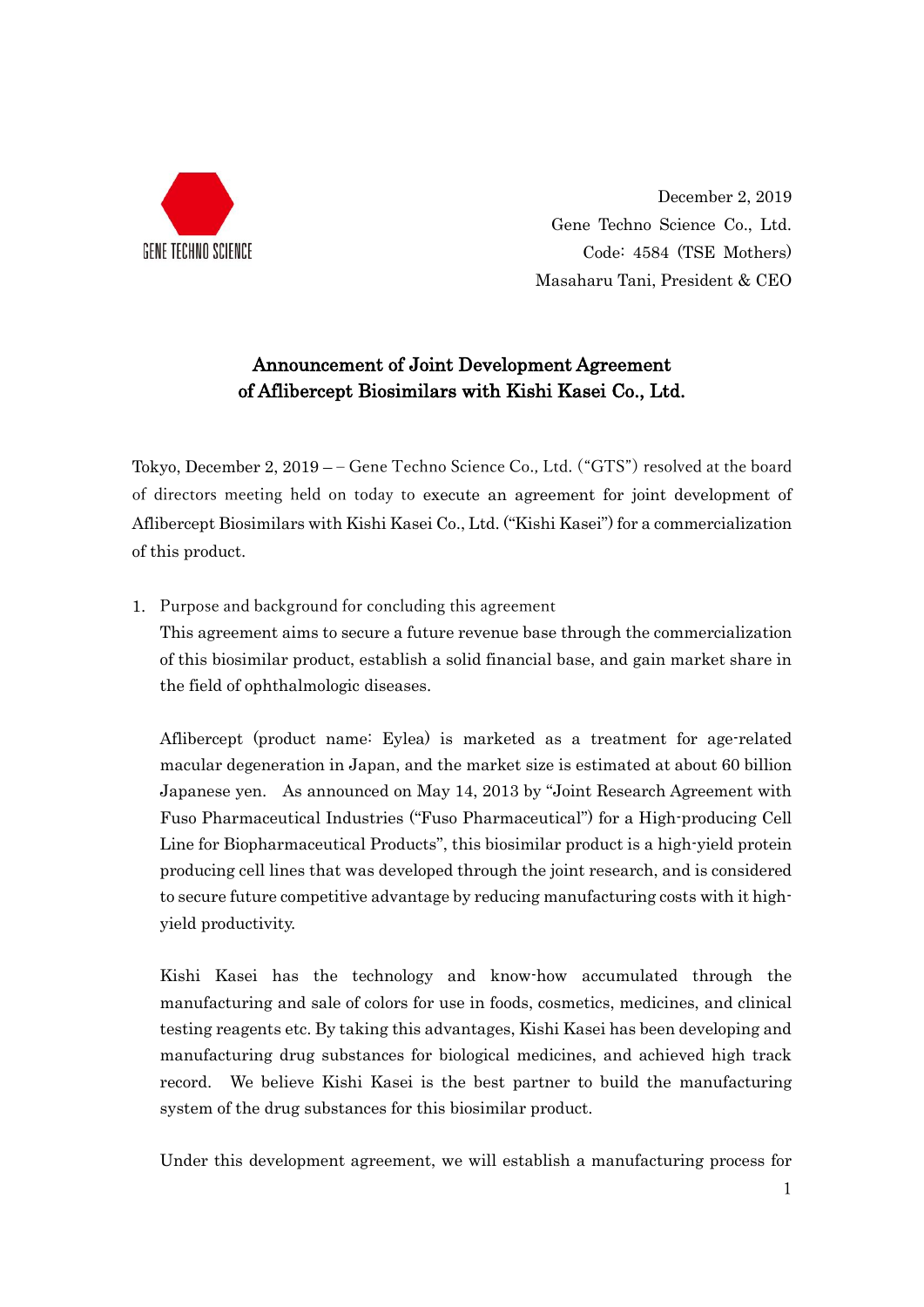the drug substance using high-yield protein producing cell lines. In parallel, we will search for a partner to jointly promote drug development, non-clinical studies, clinical studies, manufacturing and marketing approvals, sales, etc., and build business structure for a commercialization of this biosimilar product.

2. Contents of this agreement

Joint development agreement for a series of developments toward the commercialization of this biosimilar product using Aflibercept biosimilar producing cell line jointly developed with Fuso Pharmaceutical.

|    | Company Name      | Kishi Kasei Co., Ltd.                                 |
|----|-------------------|-------------------------------------------------------|
| 2. | Name and title of | Executive Director Taimei Kase                        |
|    | representatives   | Executive Director Daisuke Maezawa                    |
| З. | Established       | May, 1953                                             |
| 4. | Head Office       | 1-10-8 Fukuura, Kanazawa-ku, Yokohama-shi, Japan      |
| 5. | Main Business     | Manufacture and marketing of colors for use in foods, |
|    |                   | cosmetics, medicines, and consumer products; clinical |
|    |                   | testing reagents and other acidic dyestuffs.          |
| Ю. | Capital           | 40,000 thousand Japanese Yen                          |

3. Outline of counterparties to this agreement (as of March 31, 2019)

## 4. Future outlook

The impact on the business results for the fiscal year ending March 2020 is expected to be minimal.

## About Gene Techno Science Co., Ltd.

GTS announced GTS 3.0 "Biotech Engineering Company, striving for value creation" a new business stage starting from this fiscal year, which targeted the pediatric disease in addition to the areas GTS has been engaged in such as the orphan disease and intractable disease. By leveraging the knowhow and expertise about biotechnology acquired in the past business activities, GTS is working on the development and provision of new medicines and therapeutic treatment for the purpose of achieving comprehensive healthcare solutions for the patients suffering from these diseases as well as families and caregivers.